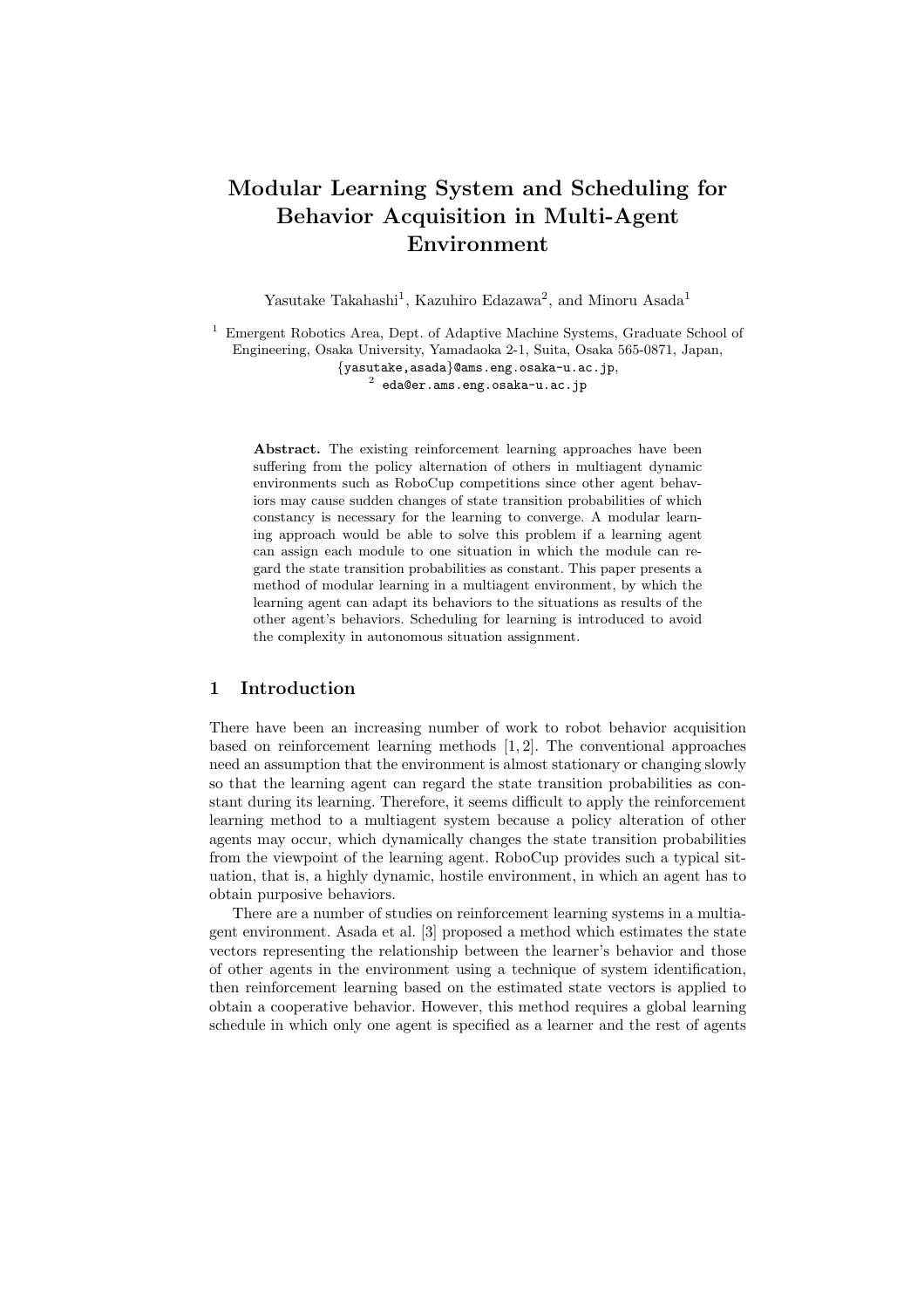have a fixed policies. Therefore, the method cannot handle the alternation of the opponents policies. This problem happens because one learning module can maintain only one policy. A modular learning approach would provide one solution to this problem. If we can assign multiple learning modules to different situations in each of which module can regard the state transition probabilities as constant, then the system could show a reasonable performance.

Jacobs and Jordan [4] proposed the mixture of experts, in which a set of the expert modules learn and the gating system weights the output of the each expert module for the final system output. This idea is very general and has wide applications. Singh [5, 6] has proposed compositional Q-learning in which an agent learns multiple sequential decision tasks with a number of learning modules. Each module learns its own elemental task while the system has a gating module which learns to select one of the elemental task modules. However, there are no such measure to identify the situation that the agent can switch modules corresponding to the change of the situation. Tani and Nolfi [7, 8] extended the idea to mixture of recurrent neural network and introduced it to predict sensory flow pattern under a navigation task. Their scheme, however, doesn't have any control learning structure, which makes it difficult to acquire a purposive behavior by itself. Doya et al. [9] have proposed MOdular Selection and Identification for Control (MOSAIC), which is a modular reinforcement learning architecture for non-linear, non-stationary control tasks. Their idea was applied to relatively simple tasks/dynamic environment, however, it is uncertain that it is possible to assign modules automatically in the multi-agent system that has highly dynamic ones.

We adopt the basic idea of the mixture of experts into an architecture of behavior acquisition in the multi-agent environment. In this paper, we propose a method by which multiple modules are assigned to different situations and learn purposive behaviors for the specified situations which are expected as the result of other agent's behavior under different policies. Takahashi et al. [10] have shown preliminary experimental results under same domain, however, the learning modules were assigned by the human designer. In this paper, scheduling for learning is introduced to avoid the complexity in autonomous situation assignment.

# 2 A Basic Idea and An Assumption

The basic idea is that the learning agent could assign one behavior learning module to each situation which is caused by the other agents and the learning module would acquire a purposive behavior under the situation if the agent can distinguish a number of situations in which the state transition probabilities are constant. We introduce a modular learning approach to realize this idea. A module consists of learning component that models the world and an execution-time planning component. The whole system performs these procedures simultaneously.

– find a model which represents the best estimation among the modules,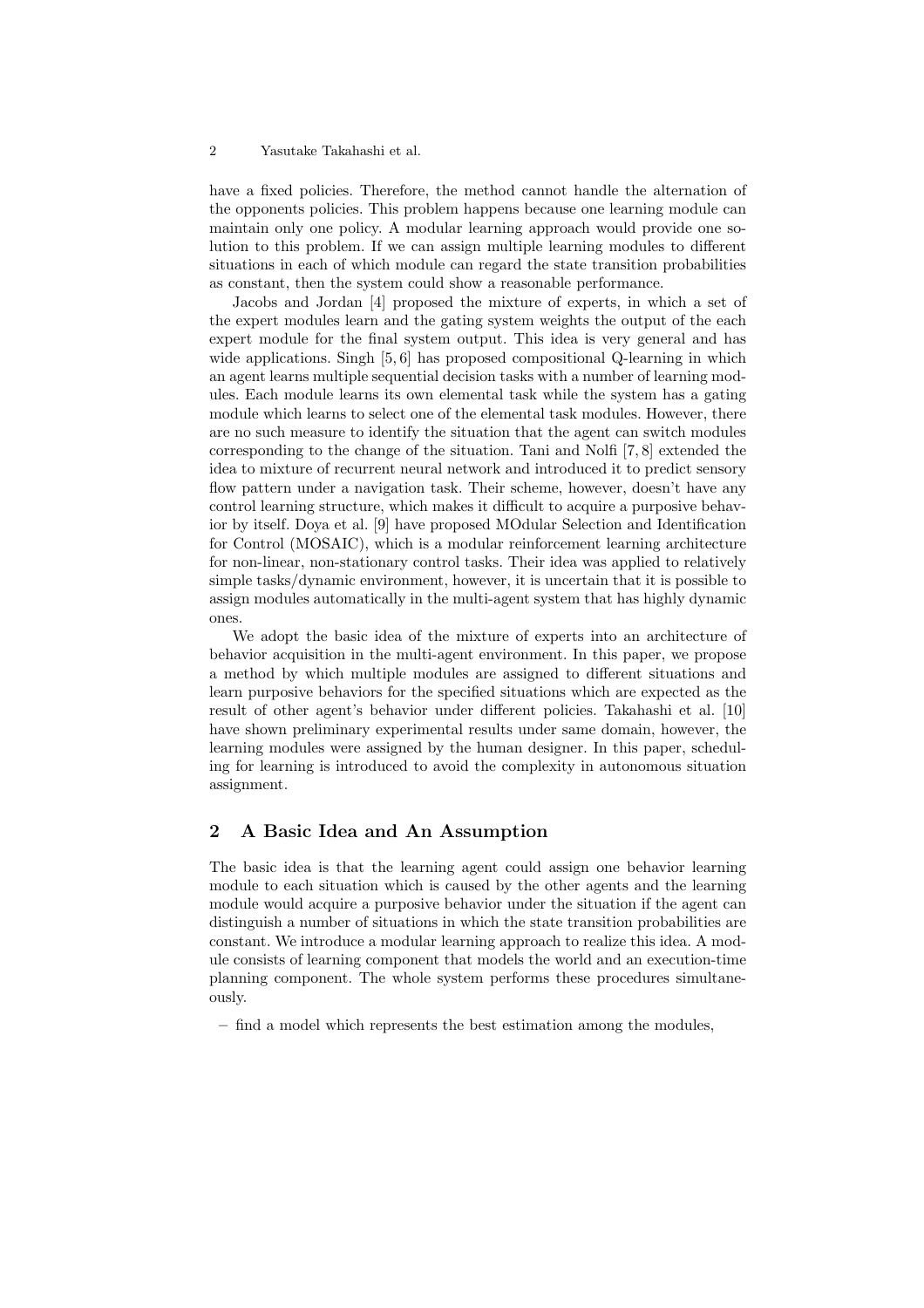- update the model, and
- calculate action values to accomplish a given task based on dynamic programming (DP).

As a experimental task, we prepare a case of ball passing behavior without interception by the opponent player (Figs. 3,5). In the environment there are a learning agent (passer), a ball, an opponent, and two teammates (receivers). The problem here is to find the model which can most accurately describe the opponent's behavior from the viewpoint of the learning agent and to execute the policy which is calculated under the estimated model. It may take a time to distinguish the situation, therefore, we put an assumption : The opponent continues the one of its policies during one trial and changes after the trial.

# 3 A Multi-Module Learning System



Fig. 1. A multi-module learning system

Fig. 1 shows a basic architecture of the proposed system, that is, a multimodule reinforcement learning system. Each module has a forward model (predictor) which represents the state transition model, and a behavior learner (policy planner) which estimates the state-action value function based on the forward model in a reinforcement learning manner. This idea of combination of a forward model and a reinforcement learning system is similar to the H-DYNA architecture [11] or MOSAIC [9]. The system selects one module which has the best estimation of a state transition sequence by activating a gate signal corresponding to a module while deactivating the gate signals of other modules, and the selected module sends action commands based on its policy.

#### 3.1 Predictor

Each learning module has its own state transition model. This model estimates the state transition probability  $\hat{\mathcal{P}}_{ss'}^a$  for the triplet of state s, action a, and next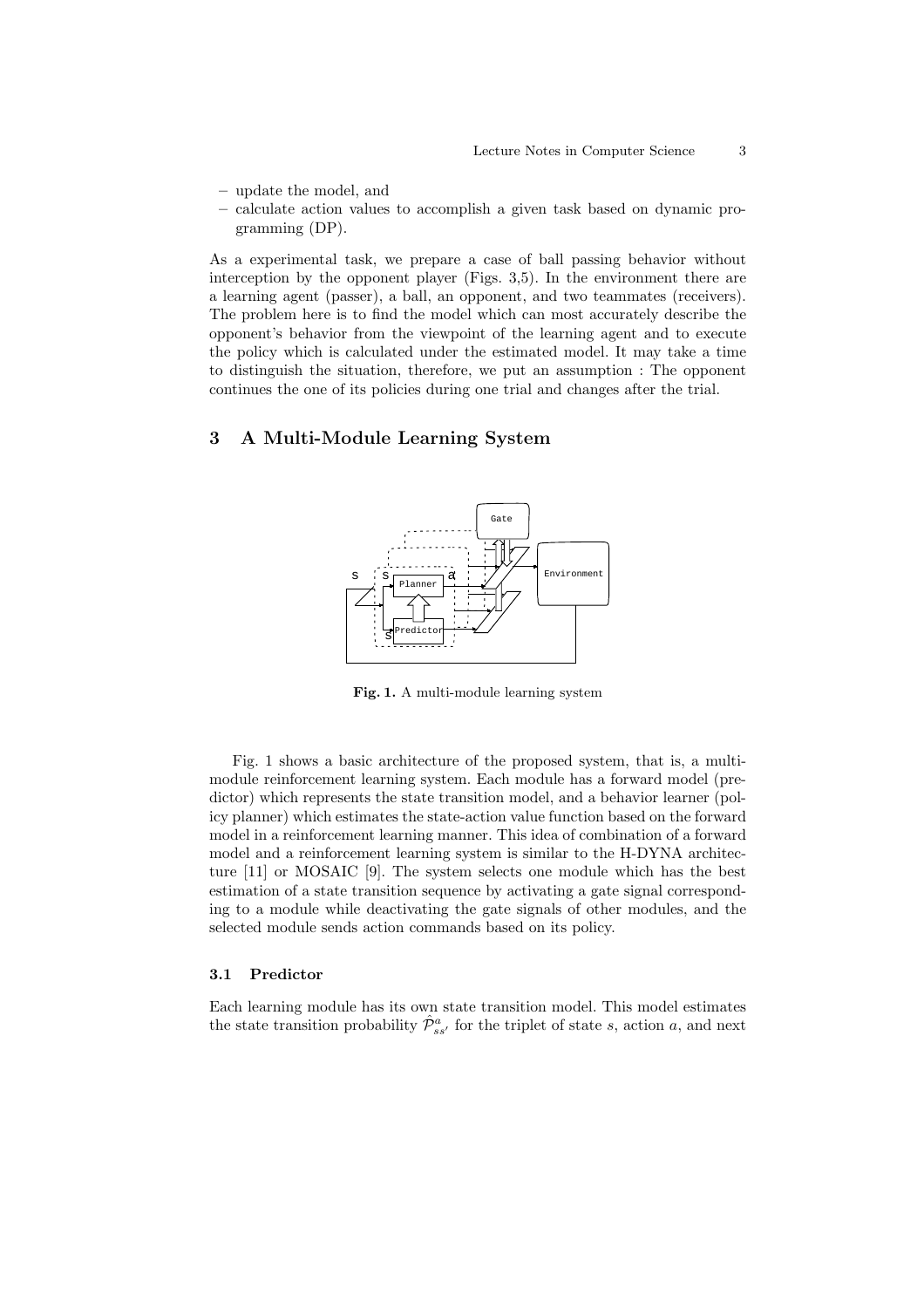state  $s'$ :

$$
\hat{\mathcal{P}}_{ss'}^a = Pr\{s_{t+1} = s'|s_t = s, a_t = a\}
$$
\n(1)

Each module has a reward model  $\hat{\mathcal{R}}^a_{ss'}$ :

$$
\hat{\mathcal{R}}_{ss'}^a = E\{r_{t+1}|s_t = s, a_t = a, s_{t+1} = s'\}\tag{2}
$$

We simply store all experiences (sequences of state-action-next state and reward) to estimate these models.

### 3.2 Planner

Now we have the estimated state transition probabilities  $\hat{\mathcal{P}}^a_{ss'}$  and the expected rewards  $\hat{\mathcal{R}}_{ss'}^a$ , then, an approximated state-action value function  $Q(s, a)$  for a state action pair  $s$  and  $a$  is given by

$$
Q(s,a) = \sum_{s'} \hat{\mathcal{P}}_{ss'}^a \left[ \hat{\mathcal{R}}_{ss'}^a + \gamma \max_{a'} Q(s',a') \right] , \qquad (3)
$$

where  $\hat{\mathcal{P}}^a_{ss'}$  and  $\hat{\mathcal{R}}^a_{ss'}$  are the state-transition probabilities and expected rewards, respectively, and  $\gamma$  is discount rate.

### 3.3 Module Selection

The gating signal of the module becomes larger if the module does better state transition prediction during a certain period, else it becomes smaller. We assume that the module which does the best state transition prediction has the best policy against the current situation because the planner of the module is based on the model which describes the situation best. In our proposed architecture, the gating signal is used for gating the action outputs from modules. We calculate the gating signals  $g_i$  of the module i as follows:

$$
g_i = \prod_{t=-T+1}^{0} e^{\lambda p_i^t}
$$

where  $p_i$  is an occurrence probability of the state transition from the previous  $(t-1)$  state to the current  $(t)$  one according to the model i, and  $\lambda$  is a scaling factor.

#### 3.4 New Module Assignment

If all modules show worse prediction of state transition, that means all gating signals  $q_i$  of the modules become small, the system add one learning module and feed data of sensory-motor sequence to this modules for a while.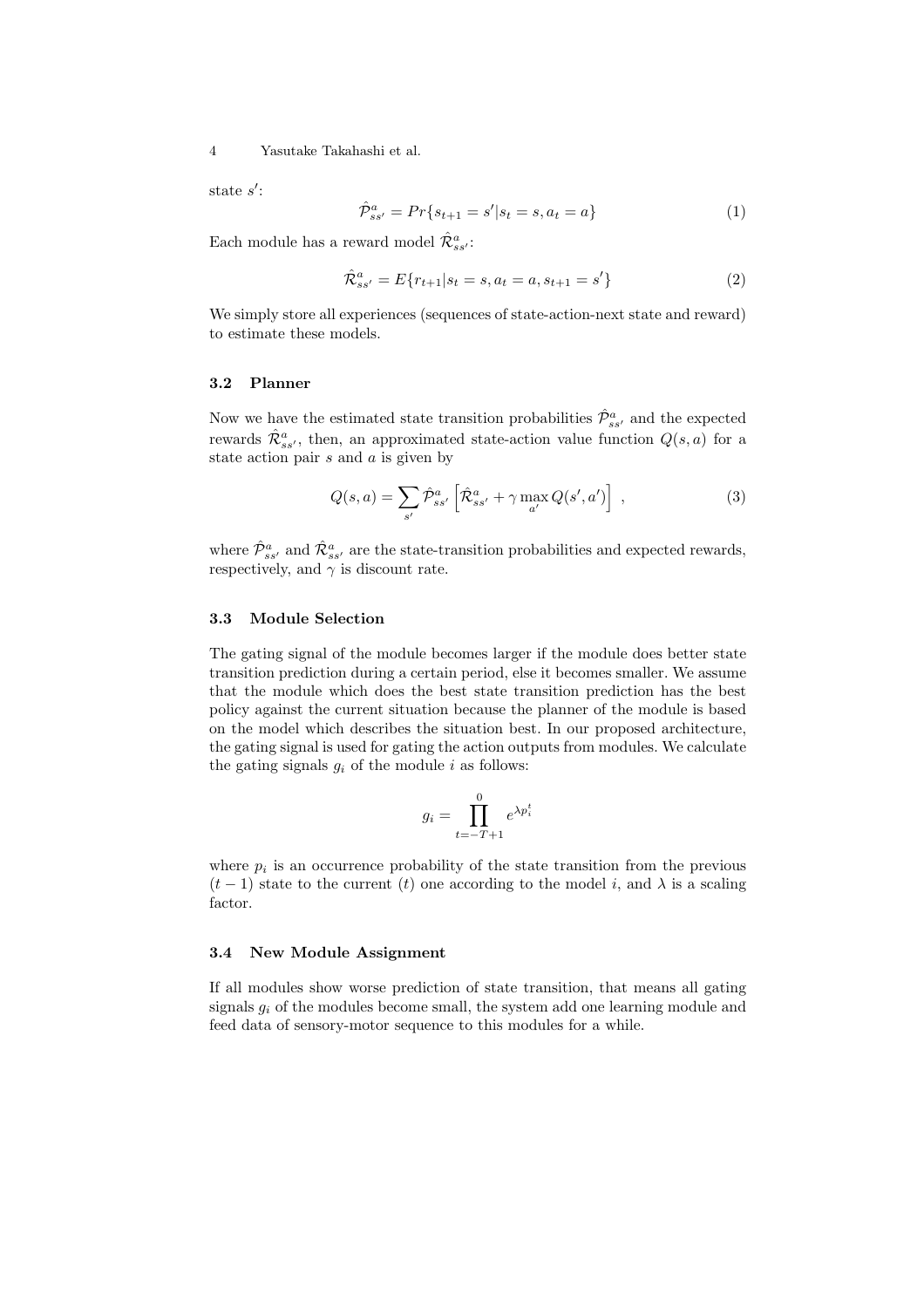### 4 Task and assumption

The task of the learning agent is to pass the ball to one of the teammates while it avoids interception by the opponent. The game is like a three on one; there are one opponent and other three players. The player nearest to the ball becomes to a passer and passes the ball to one of the teammates while the opponent tries to intercept it.

Fig. 2 shows a mobile robot we have designed and built. Fig. 3 shows the simulator of our robots and the environment. The robot has an omni-directional camera system. A simple color image processing is applied to detect the ball area and an opponent one in the image in real-time (every 33ms). The left of Fig. 3 shows a situation in which the agent can encounter and the bottom right shows the simulated image of the camera with the omni-directional mirror mounted on the robot. The robot consists of an omni-directional vehicle of which motion (any translation and rotation on the plane) can be controlled.



Fig. 2. A real robot Fig. 3. A simulation environment

The state space is constructed in terms of the centroid of the ball on the image, the angle between the ball and the opponent, and the angles between the ball and the teammates (see Fig. 4 (a) and (b)). We quantized the ball position space 11 by 11 as shown in Fig. 4 (a) and the each angle into 8. As a result, the number of state becomes  $11^2 \times 8 \times 8 \times 8 = 61952$ . The action space is constructed in terms of desired three velocity values  $(x_d, y_d, w_d)$  to be sent to the motor controller (Fig. 4 (b)). Each value is quantized into three, then the number of action is  $3^3 = 27$ . The robot has a pinball like kick device, and it automatically kicks the ball whenever the ball comes to the region to be kicked. It tries to estimate the mapping from sensory information to appropriate motor commands by the proposed method.

The initial positions of the ball, the passer, the opponent, and teammates are shown in Figs. 5. The opponent has two kinds of behaviors; it defend the left side, or right side. The passer agent has to estimate which direction the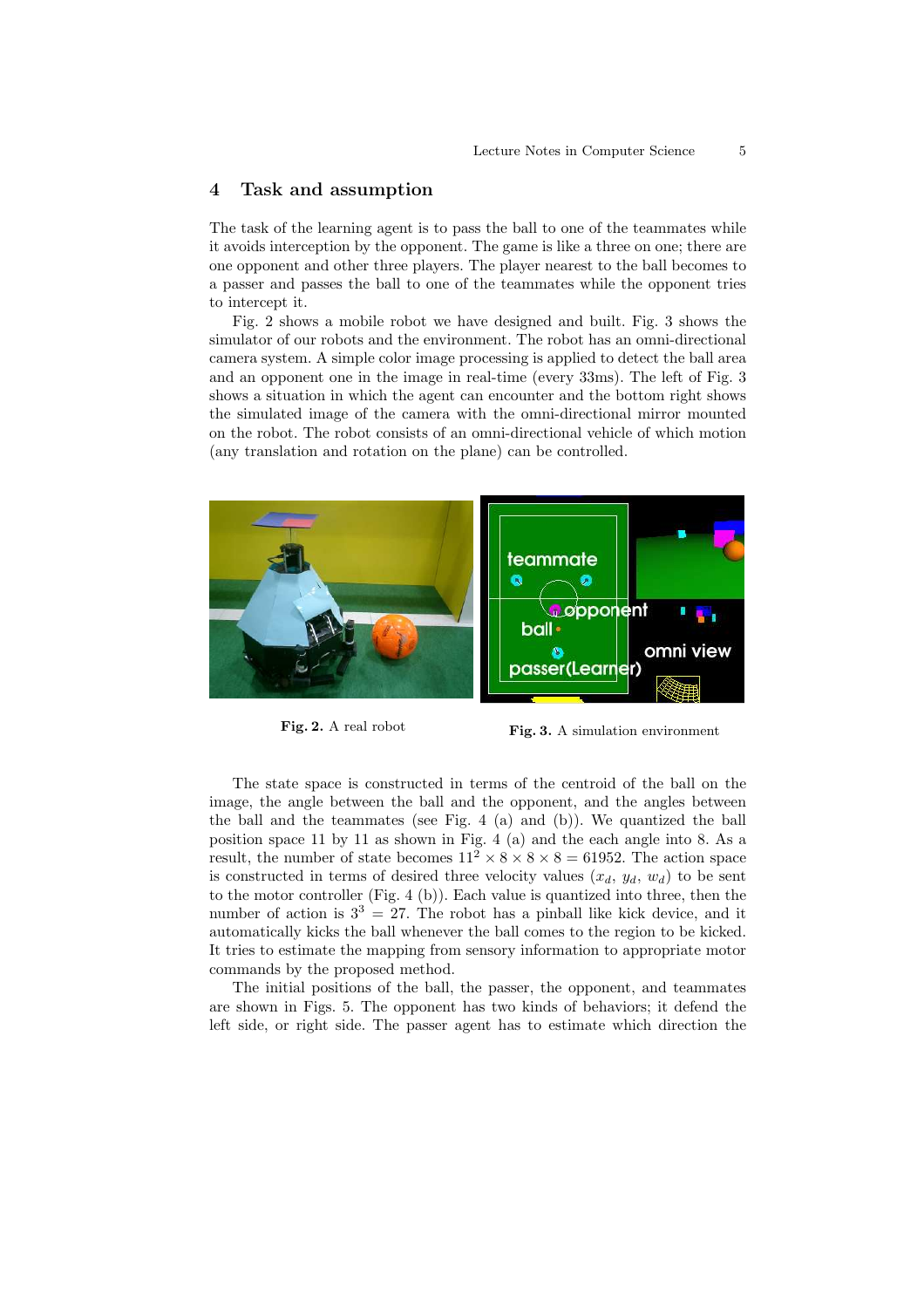opponent will defend and go to the position in order to kick the ball to the direction the opponent does not defend. From a viewpoint of the multi-module learning system, the passer agent will estimate which situation of the module is going on, select the most appropriate module to behave. The passer agent acquires a positive reward when it approach to the ball and kicks it to one of the teammate dodging the opponent.



Fig. 4. A state-action space



Fig. 6. Module switching

# 4.1 Learning Scheduling

We prepare a learning schedule composed of three stage to show its validity. The opponent fixes its defending policy as right side block at the first stage. After 250 trials, the opponent changes the policy to block the left side at the second stage and continues this for another 250 trials. Then, the opponent changes the defending policy randomly after one trial.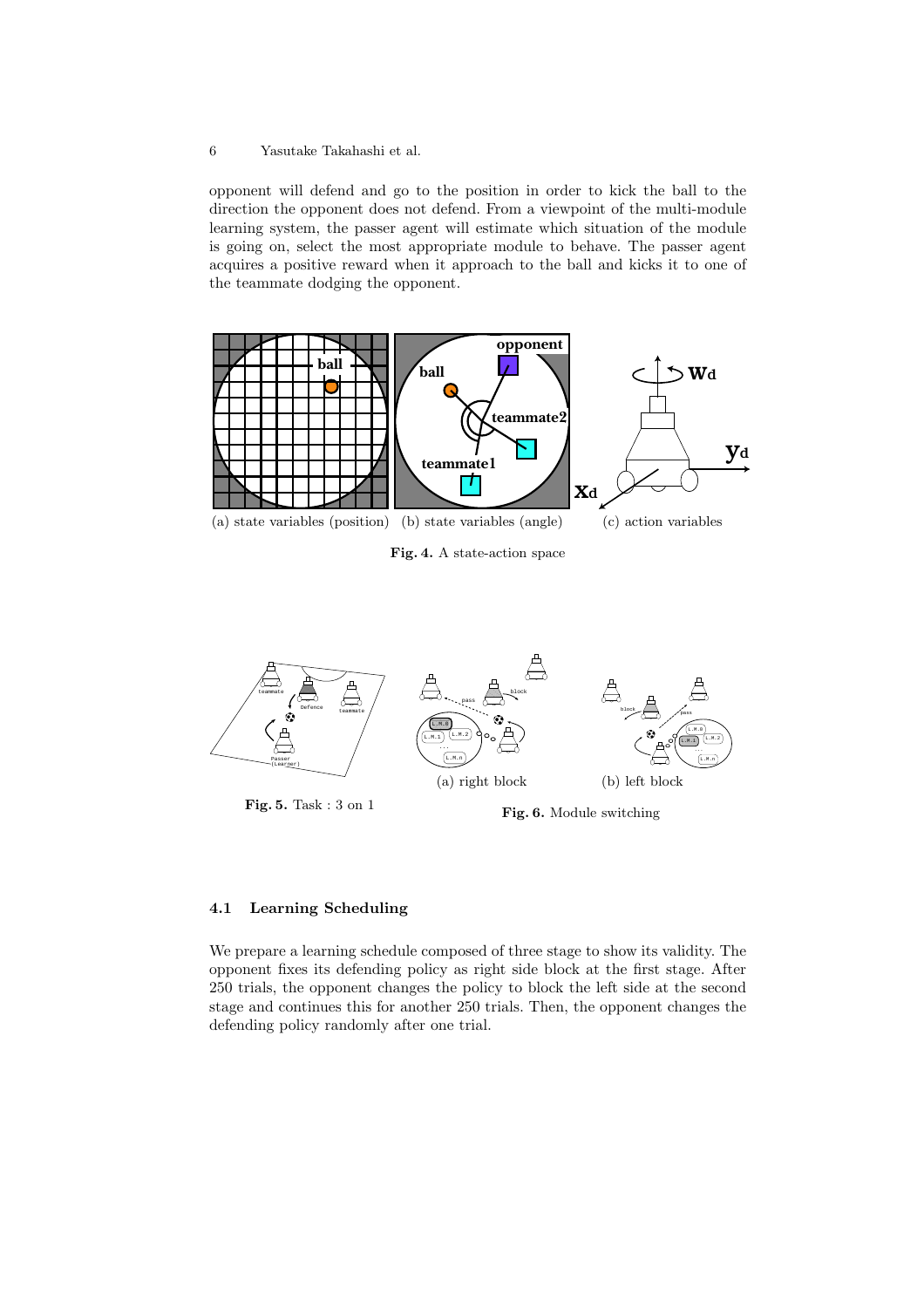#### 4.2 Simulation Result

We have applied the method to a learning agent and compared it with only one learning module. We have also compared the performances between the methods with and without the learning scheduling. Fig. 7 shows the success rates of those during the learning. The success indicates that the learning agent successfully kick the ball without interception by the opponent. The success rate indicates the number of successes in 50 trials. The multi-module system with scheduling shows better performance than the one-module system. The "mono. module" in the figure indicates "monolithic module" system and it tries to acquire a behavior for both policies of the opponent. The monolithic module with scheduling means that we applied learning scheduling mentioned in 4.1 even though the system has only one learning module. The performance of this system is similar with multi-module system until the end of first stage (250 trials), however, it goes down at the second stage because the obtained policy is biased against the experiences at the fist stage and cannot follow the policy change of the opponent. Since the opponent takes one of the policies at random at the third stage, the learning agent obtains about 50% of success rate. "without scheduling" means that we do not applied learning scheduling and the opponent changes its policy at random from the start. Somehow the performance of the monolithic module system without learning scheduling is getting worse after the 200 trials. The multi-module system without learning schedule shows the worst performance in our experiments. This result indicates that it is very difficult to recognize the situation at the early stage of the learning because the modules has too few experiences to evaluate their fitness, then the system tends to select the module without any consistency. As a result, the system cannot acquires any valid policies at all.



Fig. 7. Success rate during the learning